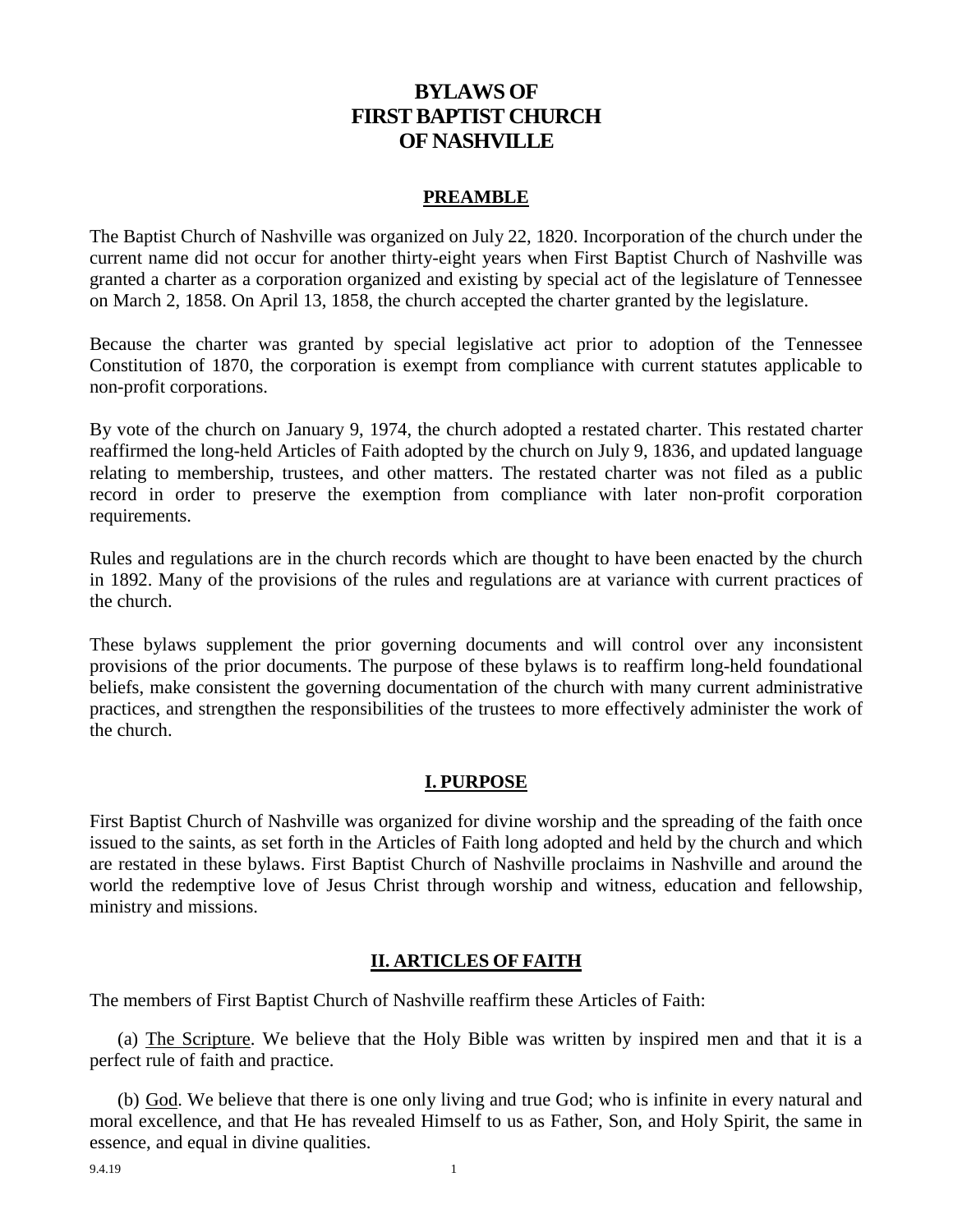(c) Human Depravity. We believe that man was created holy; that he by transgression fell, and as a consequence he and his descendants became corrupt; and that as all have sinned, all are by nature the children of wrath.

(d) The Way of Salvation. We believe that the only way of salvation is through the righteousness and blood of Jesus Christ our Lord, whom God hath set forth to be the propitiation for our sins through faith in His blood.

(e) Grace and the Work of the Holy Spirit. We believe that all those who are the subjects of repentance and faith, become such in consequence, not of their own merit, but of God's own purpose and grace, which was given us in Christ Jesus before the world began. That the Holy Spirit, without whose influence none would repent and believe, performs the work of regeneration; and that only such as are truly converted, and become new creatures, are proper subjects of membership in the church of Christ.

(f) Final Perseverance. We believe that all true believers will, by the grace of God, persevere in His love and service, being kept by the power of God through faith unto salvation.

(g) The Ordinances. We believe that in the church of Christ there are but two ordinances, Baptism and the Lord's Supper; and that believers are the only proper subjects. That immersion, in the name of the Father, Son and Holy Spirit upon profession of faith in Christ, is the only Christian Baptism, and is a prerequisite to the Lord's Supper.

(h) Church Offices. We believe that the gospel authorizes but two officers by ordination in the church of Christ—that of the Pastor and the Deacon.

(i) Church Government. We believe that each individual church, with the Word of God for its guide, possesses within itself, all the requisite authority for self-government.

(j) The Lord's Day. We believe that, according to the example of the apostles and early Christians, sanctioned by the repeated presence of the Son of God, after the resurrection, the first day of the week is to be observed as the Lord's Day.

(k) Resurrection and Judgment. We believe that there will be a resurrection, both of the just and unjust, and that the Son of Man shall come in His glory, and all the holy angels with Him, then shall He sit upon the throne of His glory; and before Him shall be gathered all nations; and He shall separate them one from the other, as a shepherd divideth His sheep from the goats; and He shall set the sheep on His right hand, but the goats on the left. Then shall the King say unto them on His right hand, "Come ye blessed of my Father, inherit the kingdom prepared for you from the foundation of the world." Then shall He say also unto them on the left hand, "Depart from me, ye cursed into everlasting fire, prepared for the devil and his angels."

## **III. MARRIAGE**

As adopted by vote of the members on April 20, 2016, First Baptist Church of Nashville affirms its long-standing, traditional interpretation of the biblical covenant of marriage as a marriage commitment between one man and one woman, intended for life.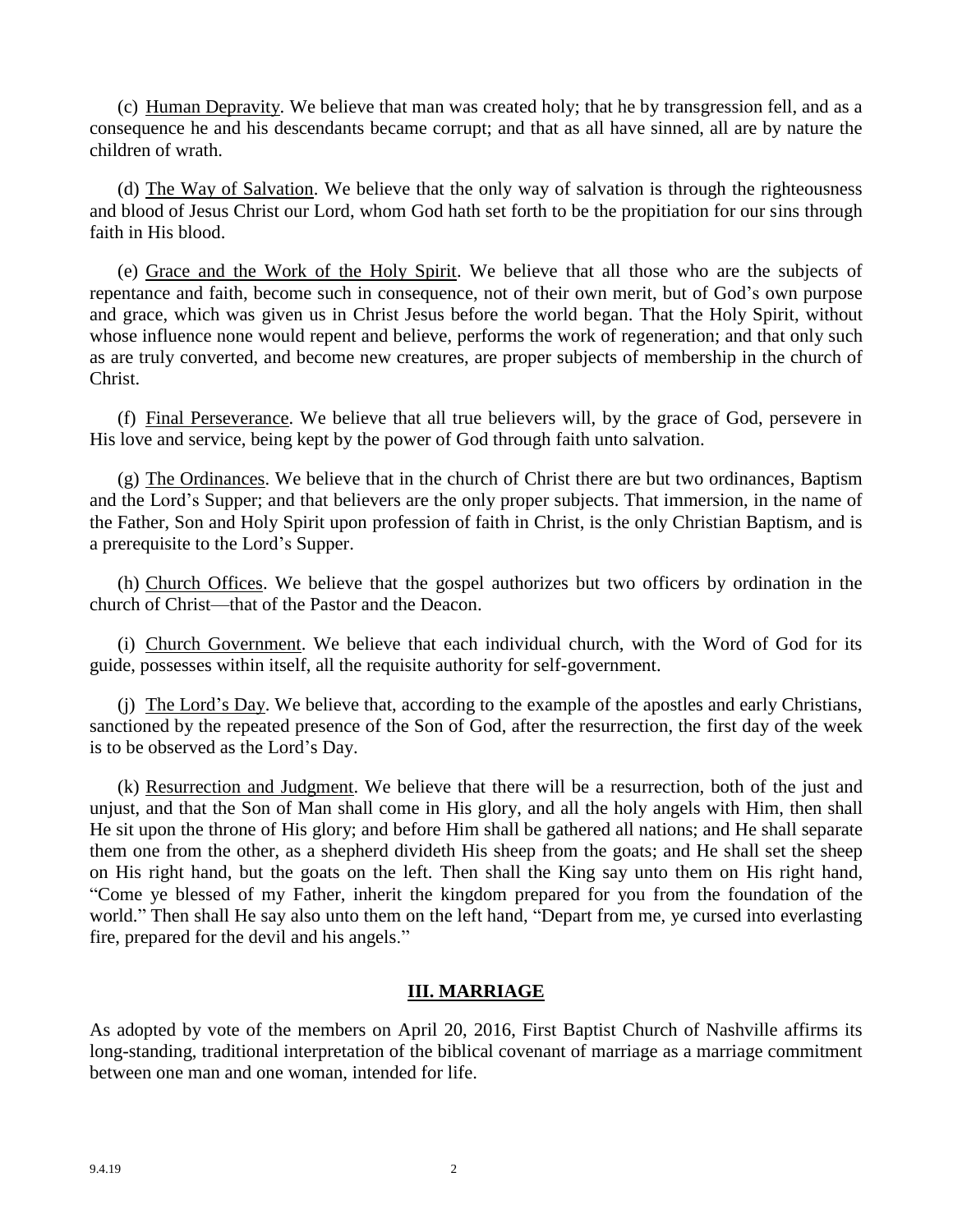## **IV. DENOMINATIONAL AFFILIATION**

First Baptist Church of Nashville is an autonomous body of believers. The church is in cooperation and fellowship with the Nashville Baptist Association, the Tennessee Baptist Convention, and the Southern Baptist Convention.

## **V. MEMBERSHIP**

Church membership is an important commitment for the spiritual growth of the individual and the health of the church family. In accordance with the membership policy adopted on April 20, 2016, satisfaction of the following criteria are prerequisites to membership. As a condition to membership, candidates must first:

- (a) Give testimony and witness of a conversion experience where they admit they were a sinner, believe that Christ died for their sin and was raised from the dead, and confess Christ as Lord.
- (b) Have been, or will be prior to the granting of membership, baptized by immersion.
- (c) Demonstrate a willingness to support the mission of the church and be in fellowship with the members of this congregation.
- (d) Complete a new member's class led by members of the pastoral staff.

Membership transfers will be considered upon the reception of a letter of good standing. In cases where no such letter is available, membership consideration will be made by the statement of one's faith and baptismal experience following an interview with a member of the pastoral staff. Upon satisfaction of these requirements, membership will be granted upon affirmative vote of a majority of members present and voting at a meeting of members.

An individual meeting the requirements for membership, other than attendance at a new member's class, but only in the Nashville community on a temporary basis may apply for fellowship with the church by watchcare. A person identifying with the church by watchcare will have the benefits and responsibilities of membership other than voting on decisions placed before the membership.

## **VI. TERMINATION OF MEMBERSHIP**

Membership will be terminated and the member's name removed from the roll of the church on the following basis:

- (a) Upon due request from another Baptist congregation, the church may grant letters at its discretion.
- (b) When a member of this church joins a church of different faith and order, membership in this church shall be deemed terminated by common consent.
- (c) Membership will terminate when a member requests to be dropped from the roll of the church.
- (d) Exclusion by action of the trustees and deacons in consultation with the pastoral staff on behalf of the church for conduct inconsistent with the purpose and Articles of Faith set forth herein.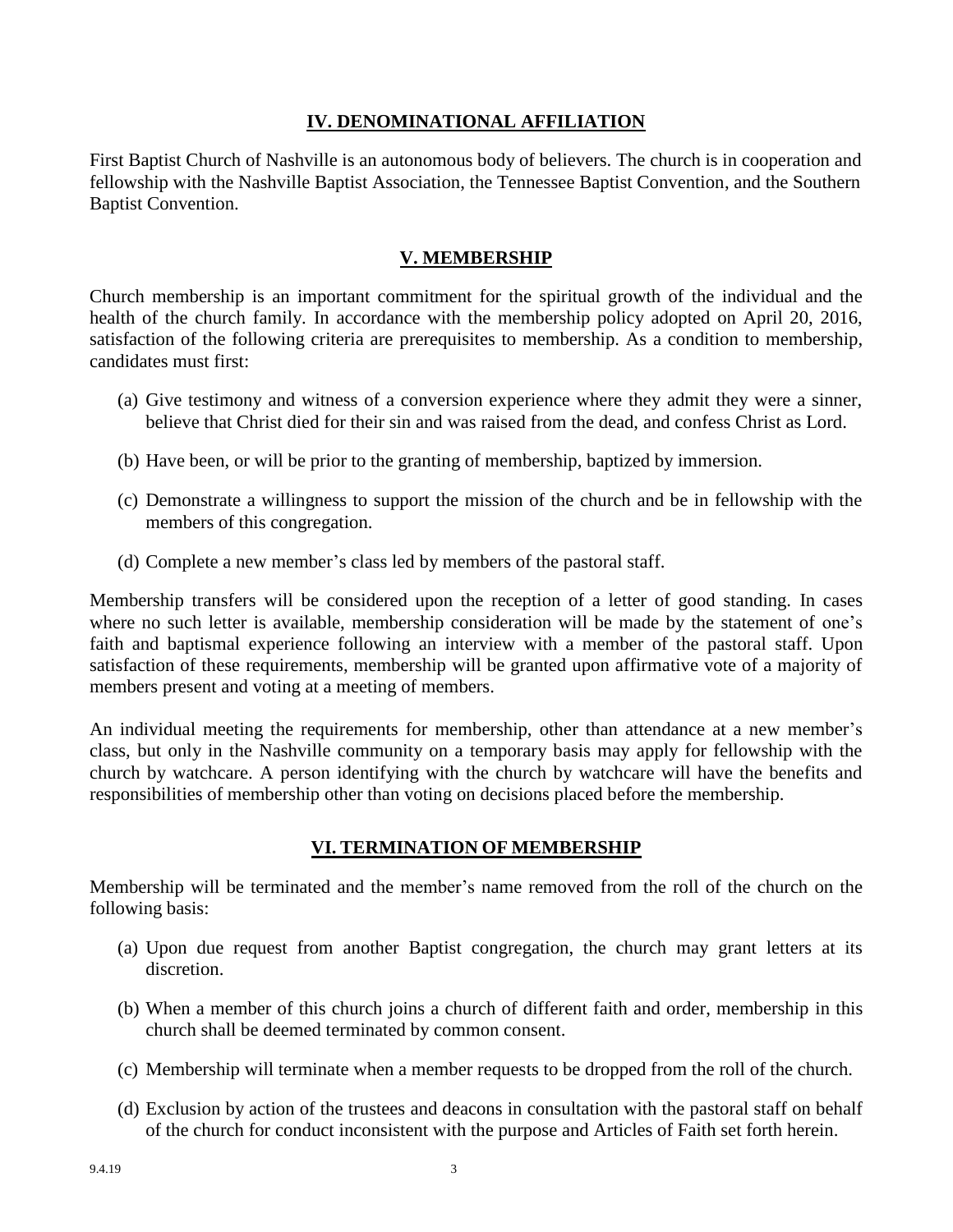- (e) When a member who cannot be located is dropped from the roll in accordance with the policy for such circumstances adopted by the church.
- (f) Death of the member.

## **VII. CHURCH STAFF**

The church will call a senior pastor, executive pastor, and worship and music pastor, as well as other ministers and administrative and support personnel, as the church may deem appropriate in accordance with personnel policies and procedures established from time to time. The pastoral and ministerial staff members, as well as administrative and support staff members, serve a vital role in leadership of the church and ministry in their respective spheres and areas of responsibility. Each are called to fulfill their ministry and leadership assignments in harmony with church members, other pastoral, administrative and support staff members, trustees, deacons, and committee, service group and task force members, as well as education, fellowship, missions, and ministry organizations of the church. Pastoral and ministerial staff members will strive to empower church members to perform the work of the church. While each will be responsible for their assigned areas of ministry, all are expected to carry out their duties in a manner consistent with and supportive of the larger ministry, vision, and objectives of the full church body.

The senior pastor, executive pastor, and worship and music pastor will serve as the primary leadership team working in consultation with and relating to the trustees. The senior pastor and executive pastor, in consultation with the chair of the trustees, will prepare trustee meeting agendas and be responsible for bringing before the trustees such information and personnel as may be necessary or appropriate for the trustees to be informed as to the ongoing work of the church, and her opportunities and challenges.

## **VIII. TRUSTEES**

The church entrusts a body of lay leaders, called trustees, to collaborate with the members, pastors, staff, deacons, and standing committees to oversee the work of the church. Management of church business by trustees has long been authorized by church governing documents. The 1858 charter called for the election of nine (9) trustees "to manage the affairs of said church…" The 1974 restated charter again provided for the election of nine (9) trustees "to manage such affairs of the church as may be vested in them." However, the actual duties of the trustees have been limited to holding title to church property and signing deeds and contracts for the church. These bylaws expand the role of the trustees to encompass management functions authorized under the church charters.

The trustees facilitate the planning, coordination and communication of church affairs. The trustees shall assist the senior pastor and the church in defining the vision or mission of the church, planning and coordinating the activities of the church, reviewing the scope of the various church committees for gaps or overlap of responsibilities, serving as trustees for church assets, and reviewing and evaluating the senior pastor.

Becoming a trustee is a sacred calling that requires prayer, discernment, prudence and wisdom. A trustee must be competent, committed, gracious and God-honoring. The trustees will encourage the church membership to be open to the working of the Holy Spirit.

In summary, the trustees are delegated with authority to make decisions and act for the church, except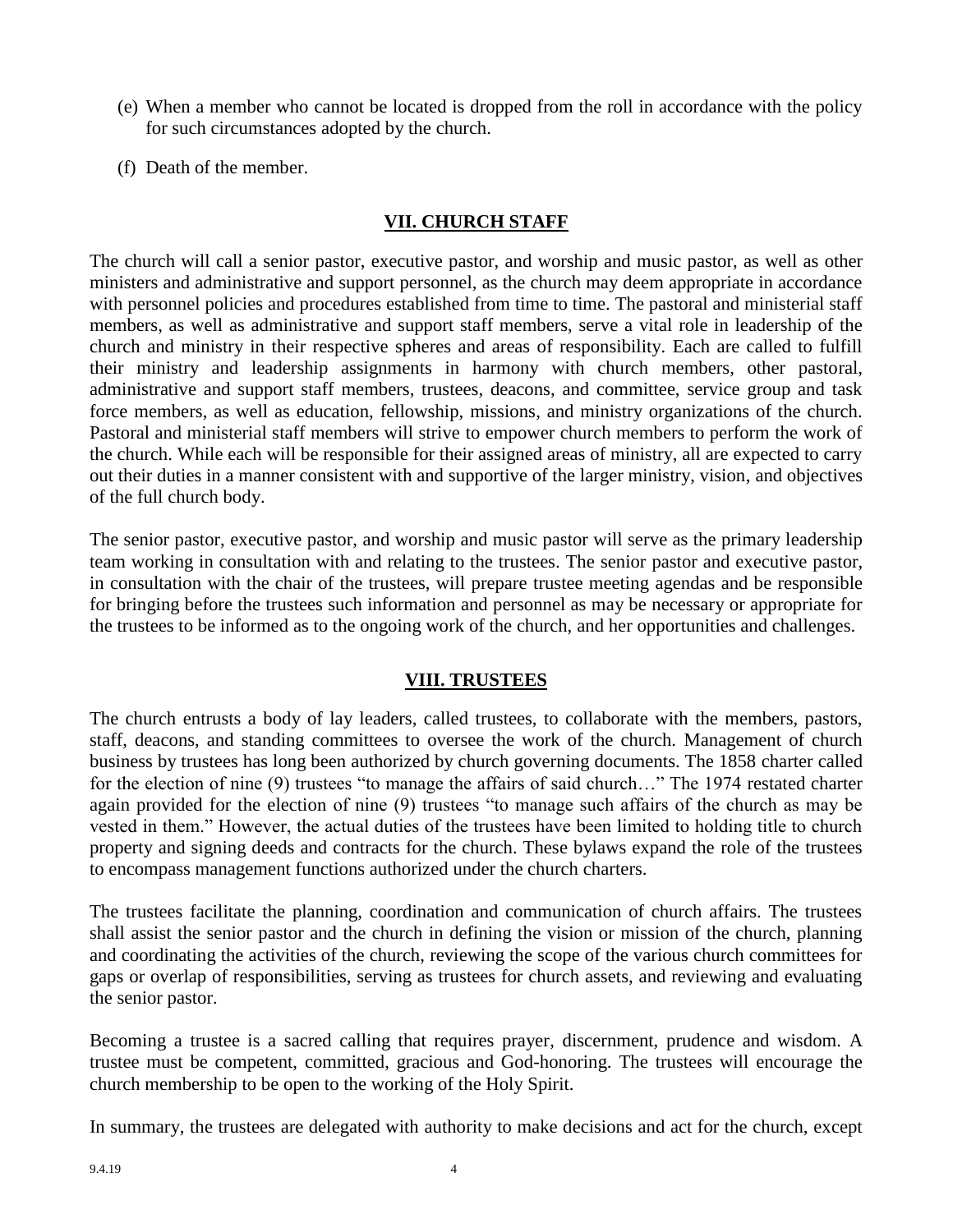for the major matters enumerated in Article IX of these bylaws. The deacons, committees, service groups and task forces will continue to function and exercise authority in their spheres of responsibility in accordance with the policies and procedures of the church and these bylaws.

### (a) Duties and Responsibilities

The duties and responsibilities of the trustees are as follows:

- (1) Serve as a lay leadership body, which will perform the functions set forth herein, nominated and selected by, and accountable to, the members.
- (2) Ensure the alignment of ministries with the church's mission, vision, and ministry plans.
- (3) Provide oversight to the ongoing operations of the church.
- (4) Provide oversight, counsel, and support to the pastors and staff.
- (5) Select annually a senior pastor relations team of trustees which will provide counsel and support, and conduct the annual performance review for the senior pastor.
- (6) Serve as a liaison between the church membership and staff, deacons, and committees to integrate the total work of the church.
- (7) Receive recommendations and reports from pastors and staff and standing and ad hoc committees for approval and, where required or appropriate, submit to the church for final approval.
- (8) Work with the pastoral staff to develop long-range plans.
- (9) When necessary, after consultation with the Personnel Committee**,** to terminate the employment of pastoral staff other than the senior pastor in accordance with personnel policies.
- (10) Recommend the acquisition, sale, conveyance, or mortgaging of real property. Acquisition, sale, conveyance, or mortgaging of real property requires church approval by two-thirds  $(2/3^{rds})$  of the members present and voting at a regular or special business meeting. The trustees hold title to any property in trust for the use and benefit of the church.
- (11) Except for matters contained in these bylaws, adopt policies and procedures, consider for approval the policies and procedures proposed by committees of the church, and assure that accurate and current records of church policies and procedures are maintained.
- (12) Remove trustees who no longer meet the qualifications for service as a trustee.
- (13) Submit an annual report for the church membership of the work of the trustees.
- (14) The members of the church delegate and entrust to the trustees all governing authority for the church not specifically retained by the members, or delegated to deacons, committees, service groups or task forces as stated in Article IX.
- (b) Number and Tenure

There shall be nine (9) trustees. Three (3) trustees shall be selected annually by the church membership to serve three (3) year terms which shall run by calendar years, provided that the terms of the initial trustees selected under this process will be for varying periods as set forth below. A trustee may serve two (2) consecutive terms. After a sabbatical year, a trustee may be selected again.

(c) Qualifications

In seeking to fill the office of trustee, the goal is to identify persons who have demonstrated the fruit of the Spirit described in Galatians 5. In addition, a nominee must meet the following qualifications:

- (1) Have been a member of the church for a minimum of three (3) years at the time service as a trustee begins.
- (2) Have demonstrated spiritual maturity, godly wisdom, leadership, and a committed faith that gives evidence of the lordship of Jesus Christ.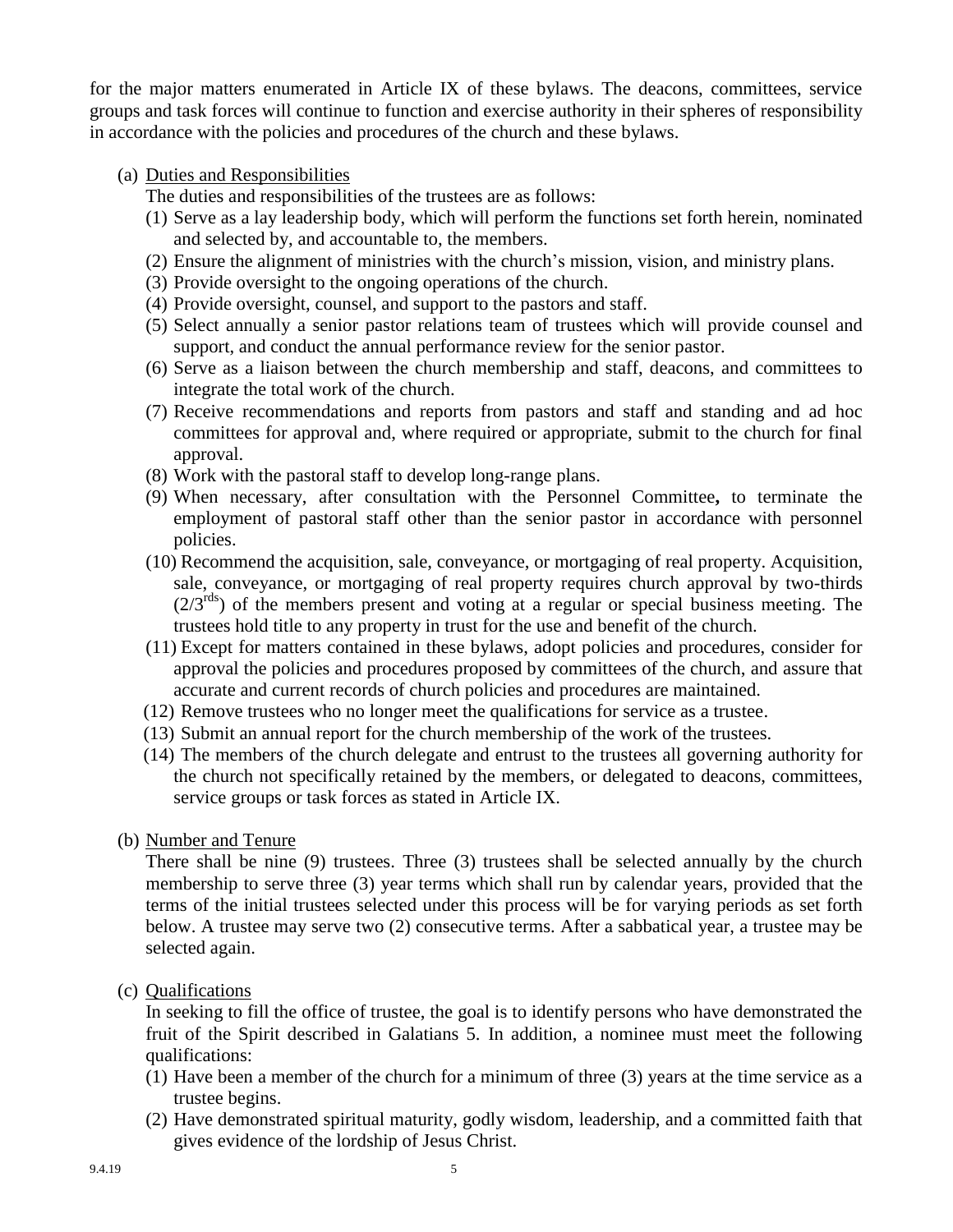- (3) Have demonstrated a consistency in stewardship by tithing to the church as a minimal level of giving.
- (4) Be an active participant in the church and have demonstrated a commitment to the mission, objectives, and values of the church.
- (5) Be willing to follow scriptural principles for conflict resolution, maintain confidentiality, and make decisions objectively without bias to particular areas of ministry or other matters.
- (6) Have demonstrated a high standard of the Christ-like life and be free of behavior that would negatively affect the ministry of the church.
- (7) Agree with the Articles of Faith and beliefs of the church as set forth in the charter and bylaws.
- (8) No church staff member may serve as a trustee. A trustee may not serve as a deacon officer or a member of the finance, personnel, property management, or missions committees at the same time the person serves as a trustee. A person serving in one of these positions may be nominated and selected as a trustee but must resign the conflicting position prior to assuming the role of trustee. Deacons may serve as trustees. The trustees may designate a trustee to serve as a non-voting liaison to the above named committees.

#### (d) Meetings

The trustees shall meet monthly, and more often as needed. The senior pastor and executive pastor will ordinarily sit with the trustees in meetings and will consult with and provide counsel and information concerning the work and ministry of the pastoral, administrative, and support staff, and all aspects of church life. With advance notice and approval of the trustee chair, other ministerial staff, worship leaders, and interested members may attend meetings to present matters concerning the work and ministry of the church. Participation in trustee deliberations, however, shall only be by invitation of the trustee chair.

Special meetings may be called by the chair, the senior pastor, the executive pastor, or by onethird  $(1/3^{rd})$  of the trustees with at least a two (2) day notice to all trustees, or less notice to address emergencies.

By call of the chair or action of a majority of trustees prior to or at a meeting, the trustees may meet in executive session with only the trustees and such other persons as they deem necessary or appropriate in attendance.

Each trustee shall be entitled to one (1) vote upon any matter properly submitted for a vote to the trustees. Six (6) trustees shall constitute a quorum, and the affirmative vote of five (5) trustees shall be required in order to pass any resolution or take any action. A trustee absent from a meeting may not submit a proxy vote. A trustee may attend and vote remotely by telephone or other electronic media if the trustee participates in the discussion related to the vote. A meeting may be held by telephone conference or similar communication equipment, provided that all trustees participating are able to hear one another and have capacity to interact in the discussion.

The trustees shall be furnished a copy of the minutes of the meeting within ten (10) days of the meeting. Trustees shall submit periodic reports to the church membership on significant items of business and as otherwise necessary or proper.

#### (e) Officers

Trustees will select a chair, vice-chair, and secretary. Officers will serve terms of one (1) year each and may serve one (1) additional consecutive term in that office. Any legal documents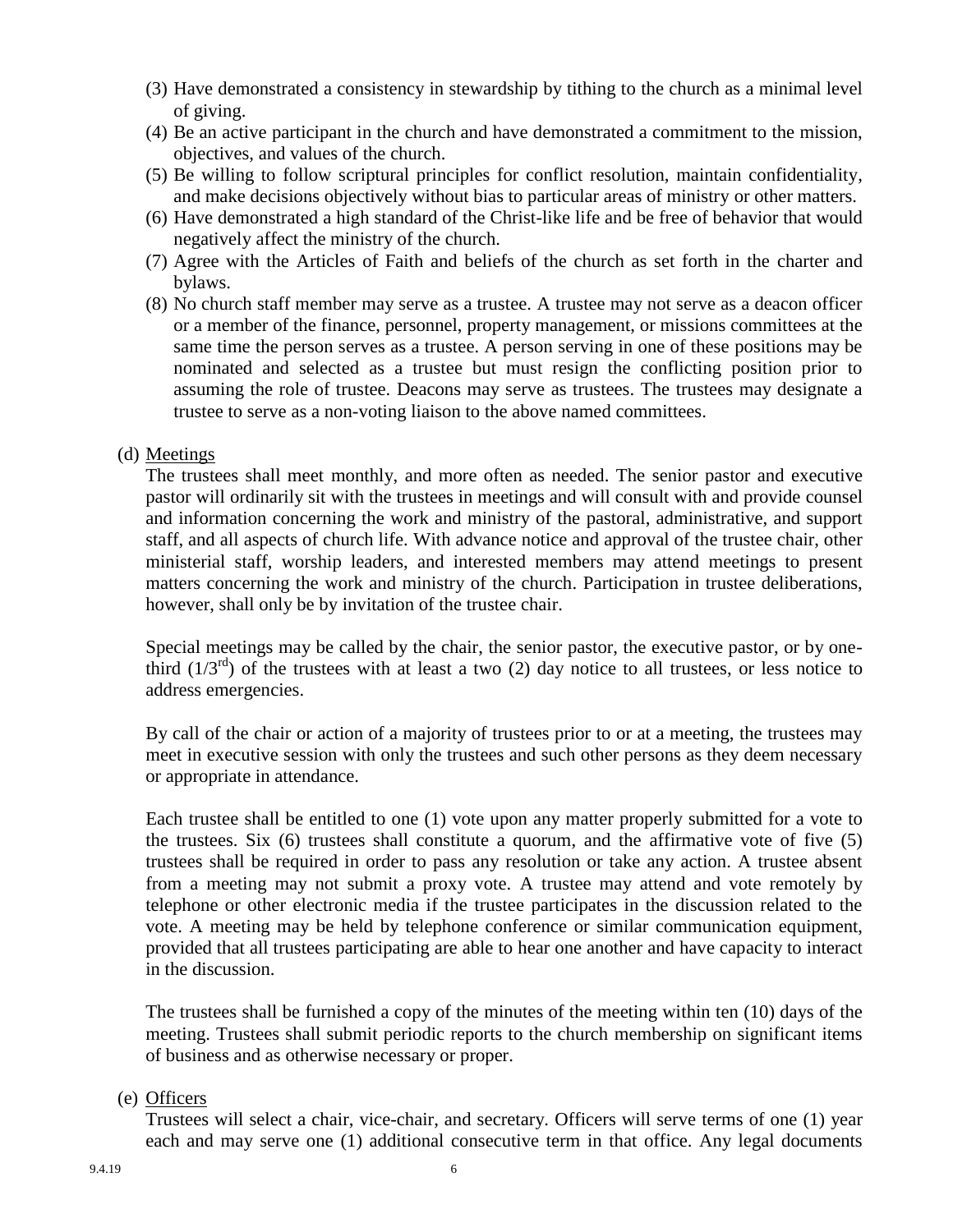approved for execution by required or appropriate action of the trustees or members shall be signed for the church by the trustee chair and trustee secretary, or other designated trustees in case of absence or inability to serve. A resolution of a meeting or actions of the trustees shall be sufficient to evidence the authority of such officers to take such action. Execution of any document by a trustee, and the taking of any action by a trustee on behalf of the church, shall be in a representative capacity only and shall be without personal liability.

#### (f) Nomination and Selection

#### (1) Initial Trustee Selection Process

The initial trustee selection process will be conducted by the Church Governance Task Force, the members of which will not be eligible to be nominated to serve as a trustee in the initial selection process. It will begin with the nomination of nine (9) trustees; three (3) with a one-year term, three (3) with a two-year term, and three (3) with a three-year term. These trustees will be eligible to serve a full second three-year term. The role of new trustees is significantly different from previous responsibilities of trustees. The trustee body in effect on adoption of these bylaws will be dissolved effective on selection of the new trustees, but the previous trustees will be eligible to be nominated and selected as new trustees. The initial trustees selected upon adoption of these bylaws replace the Executive Leadership Council.

The initial trustee selection process may begin at such time as the Church Governance Task Force may determine. The Church Governance Task Force will give church members an opportunity to nominate persons in writing for service as a trustee, and will consult with the senior pastor concerning nominees. The Church Governance Task Force will submit a slate of nine (9) nominees to the church membership for their approval or disapproval of each nominee. To be selected, a nominee must receive at least two-thirds  $(2/3^{rds})$  approval by the members voting. Upon approval, a nominee shall serve for the term specified. If not approved, the position will be vacant until the next regular trustee selection process, unless the trustees determine that an interim selection process should be held to fill the position. The Church Governance Task Force shall conduct an orientation process for newly selected trustees.

(2) Regular Selection Process

In subsequent years, the trustee selection process shall be conducted by an ad hoc committee (the "Trustee Selection Committee") named by the trustee chair, with trustee approval. The Trustee Selection Committee shall consist of two (2) trustees, the deacon chair, and two (2) other members of the church. The trustee selection process shall occur during the last quarter of the year preceding the year in which the term of office begins. The Trustee Selection Committee will give church members an opportunity to nominate persons in writing for service as a trustee, and will consult with the senior pastor concerning nominees. Trustees eligible for a second term are automatically considered a nominee if their qualifications are maintained and if the Trustee Selection Committee affirms the nomination. The Trustee Selection Committee shall submit a slate of nominees to the church membership for their approval or disapproval of each nominee. To be selected, a nominee must receive at least two-thirds  $(2/3<sup>rds</sup>)$  approval by the members voting. Upon approval, a nominee shall serve for the term specified. If not approved, the position will be vacant until the next regular trustee selection process, unless the trustees determine that an interim selection process, conducted by either the previous or a new Trustee Selection Committee, should be held to fill the position. Trustees selected shall assume office on January 1 of the year following their selection. Existing trustees shall conduct orientation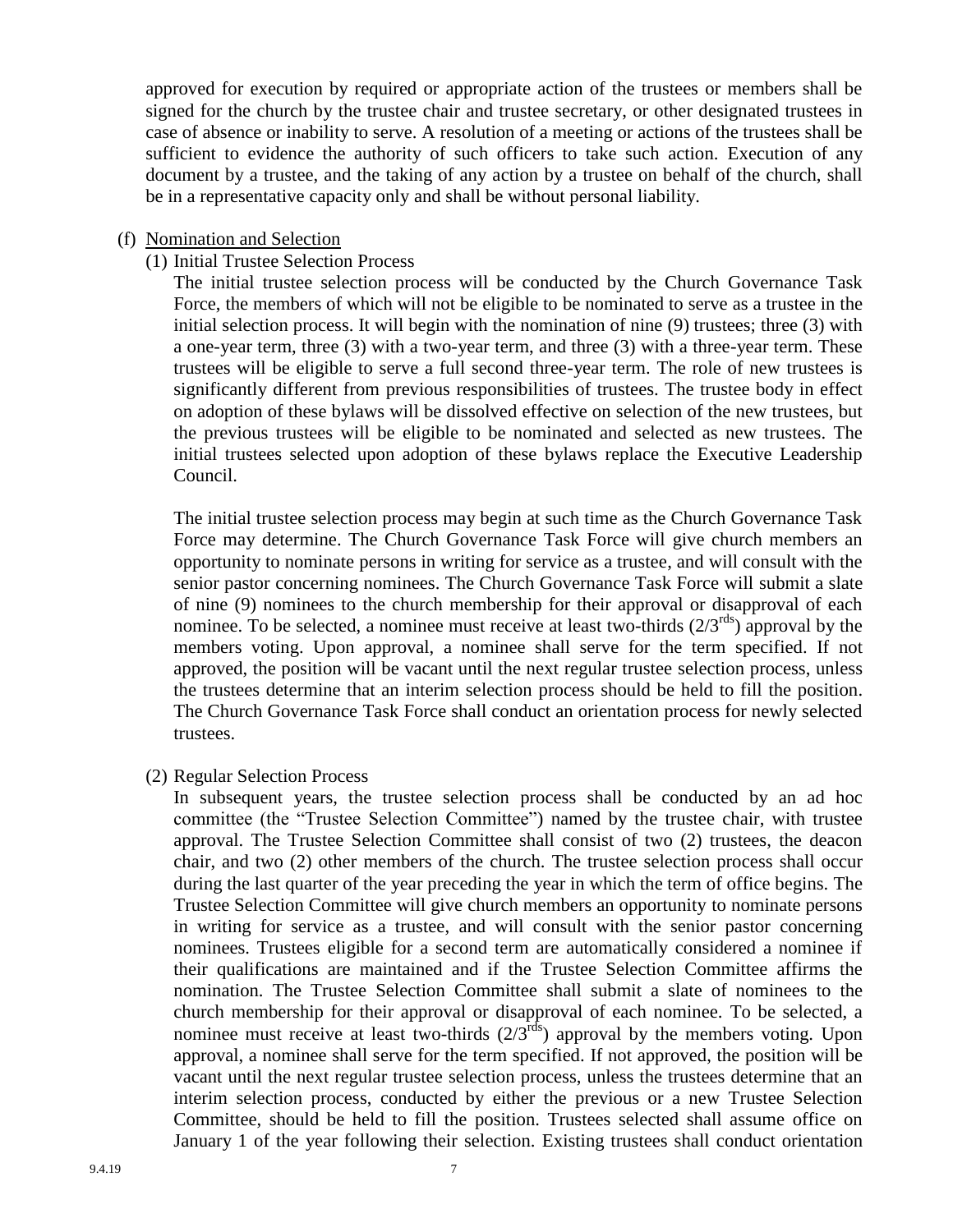for new trustees.

(3) Trustee Vacancies

A trustee vacancy due to death, resignation, removal, or termination of membership may be filled for the unexpired portion of the term by the previous year's Trustee Selection Committee. Serving an unexpired term of one (1) year or less shall not constitute a full term.

## **IX. CHURCH MEMBERSHIP AUTHORITY**

The membership delegates authority to the trustees as described above. The membership retains sole authority with regard to each of the following matters:

- (a) Calling all pastors and ministers.
- (b) Upon recommendation of the trustees, terminating the senior pastor.
- (c) Nominating and electing deacons, church officers, committee, service group and task force members, and messengers to the Nashville Baptist Association, Tennessee Baptist Convention, and Southern Baptist Convention as provided in church policies and procedures and these bylaws.
- (d) Selection by approval or disapproval of nominees for trustee.
- (e) Approving the church's mission, objectives, and values.
- (f) On recommendation of the trustees, adopting or amending the church's charter and bylaws, including the Articles of Faith, which will require the affirmative vote of two-thirds  $(2/3^{rds})$  of members present and voting at a regular or special business meeting.
- (g) Approving the church's annual budget.
- (h) Purchase, sale, conveyance, or mortgage of real property, which will require the affirmative vote of two-thirds  $(2/3^{rds})$  of members present and voting at a regular or special business meeting.
- (i) Borrowing money and conducting capital campaigns.
- (j) Constructing new church facilities.
- (k) Admitting members into the church.
- (l) Upon recommendation of the trustees, constituting new committees, service groups and task forces, and deleting committees, service groups and task forces.

# **X. CHURCH OFFICERS**

A treasurer, assistant treasurers, financial representative, church clerk, and assistant church clerk shall be elected annually by the church membership as officers of the church.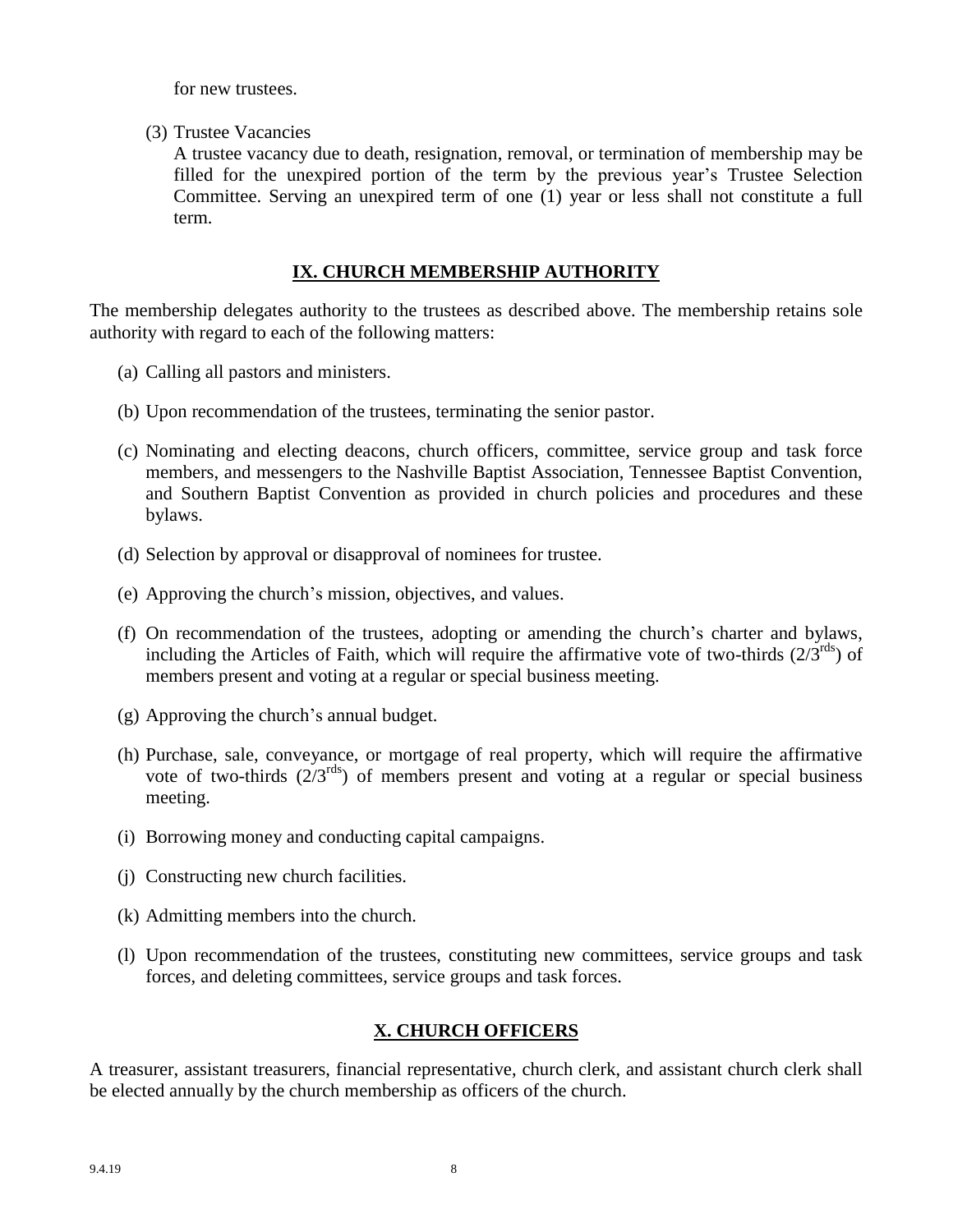## **XI. MEETINGS**

The regular meetings for worship shall be at such time and place as the church membership may direct.

Action by the church must be taken through a vote of the church membership at a regular or special business meeting in accordance with the requirements set forth herein. Unless another number is otherwise specified herein, action may be taken by majority vote of members present and voting.

Regular business meetings moderated by the chair of the trustees or designee of the chair shall be held every other month. Any member, committee, service group or task force desiring to bring a motion, resolution, or other matter before the church membership must first submit such matter to the trustees for consideration. The trustees shall consider whether or not such matter or a modification thereof should be recommended to the church membership for adoption. In the event the trustees determine that such matter or modification should be submitted to the church membership, it shall be placed upon the agenda for consideration at the next possible business meeting. In the event the trustees decline to act on such matter or to recommend the matter to the church membership, or in the event the trustees submit a modified proposal to the church membership, then the member, committee, service group or task force submitting the question may bring it before the church membership at the next possible business meeting but with a statement that the matter was not recommended by the trustees.

A motion to amend a matter at a business meeting will be handled as follows:

- (a) It must be seconded, if not made by a standing committee or other standing body of the church. If a second is required, but not made, the motion to amend will fail.
- (b) The membership will then vote in the same meeting on whether to refer the main motion and the motion to amend back to the trustees for further consideration. If the motion to refer fails, then the motion to amend also fails, and the main motion will be considered by the membership without the amendment.
- (c) If the motion to refer passes, then the main motion and the motion to amend will be referred back to the trustees for further consideration. The trustees will then consider the matter and determine whether or not it should be recommended to the church membership on the same basis as an original motion.

Notwithstanding anything herein to the contrary, reports of the nominating committee to fill positions on committees, service groups and task forces will be received by the trustees for advice and comment and will be submitted by the trustees for consideration by the church at the next possible business meeting, subject to any nomination the trustees may refer back to the nominating committee for further consideration.

Special business meetings moderated by the chair of the trustees or designee of the chair may be called by the trustees, the senior pastor, or by the chair of deacons. At such special business meetings, no business shall be transacted except that noted in the call for the special meeting. Such call must be issued at least seven (7) days before the meeting and must be given reasonable publicity.

Town hall meetings moderated by the chair of the trustees or designee of the chair may be held as deemed necessary to facilitate communication with the church membership.